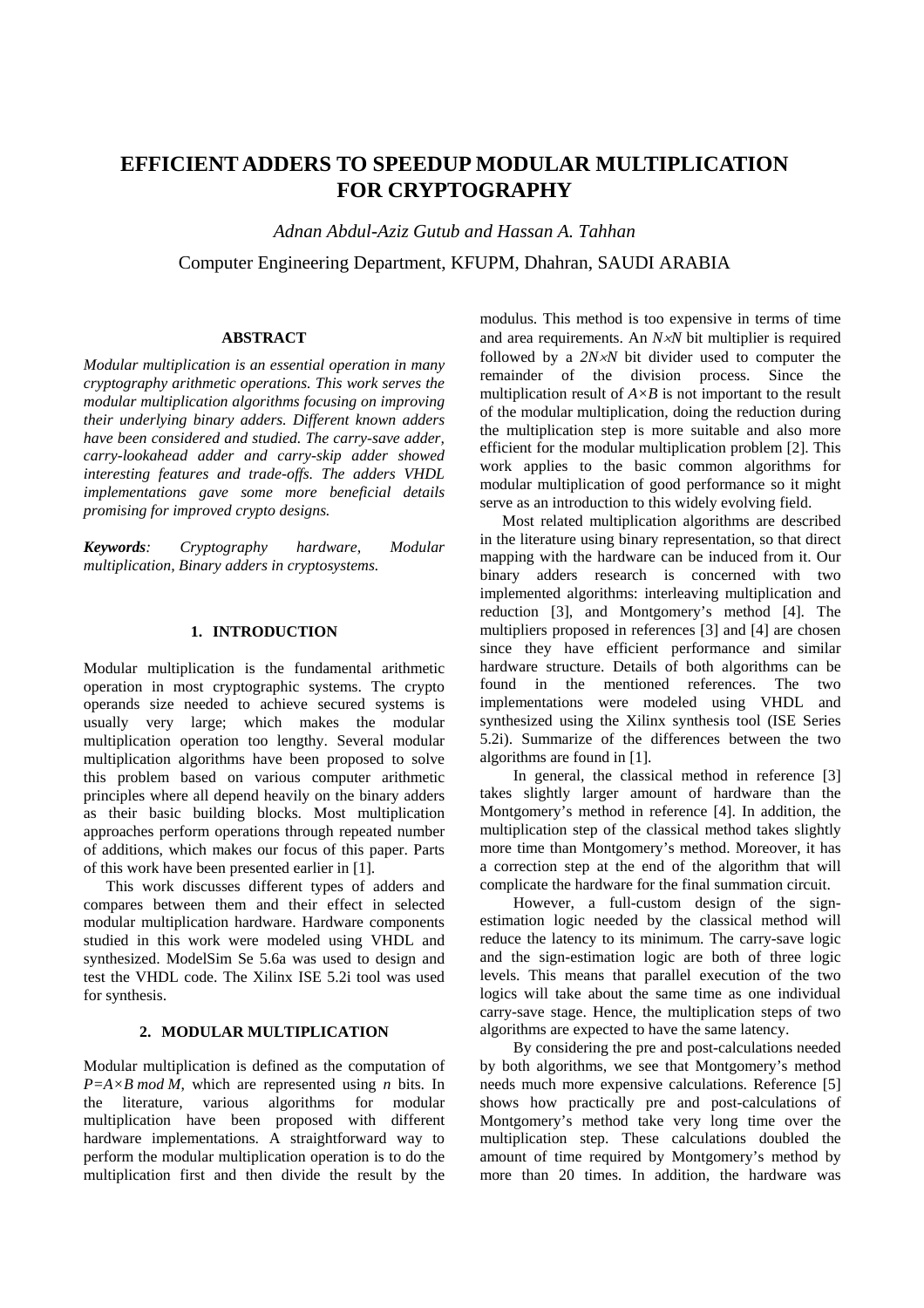complicated. Thus, carry save implementations of the classical method of interleaving multiplication and reduction has the potential to be one of the most effective solutions in terms of time and hardware requirements. Further improvements by researchers on the classical method would lead to a high speed modular multiplier which is scalable and regular by its nature. The reader is referred to [1] for more remarks on the implementation by Koc in [3], which is a promising hardware design for modular multiplication. The adders in all modular multipliers play a curtail role, which if improved the overall process performance will improve. These adders study will be the focus of the rest of the paper.

# **3. BINARY ADDERS**

Binary addition is one of the most important operations in modular multiplication as well as all digital computer systems. Statistics showed that more than 70% of the instructions perform additions in the data path of RISC machines [7]. In modular multiplication hardware, binary addition is considered the bottleneck [1]. Thus, the cryptography computation time is considerably affected by the speed of adders.

In the literature, there exist many types of adders with different time and space complexities. The focus in this work is on some practicable and commonly used binary adders which will be discussed and compared. For the sake of completeness, the ripple-carry adder and the carry-save adder are presented first. Then, the carrylookahead adder and the carry-skip adder are studied.

## **3.1. Ripple-Carry Adder (RCA)**

The ripple-carry adder consists of a sequence of cascaded Full Adders (FA) by which each FA computes the  $i_{th}$  bit of the result according to the following logical relations:

> $s_i = a_i \oplus b_i \oplus c_i$ ,  $c_{i+1} = a_i b_i + (a_i + b_i) c_i$ , where  $i = 0, 1, ..., n-1$

 Obviously, both the logic complexity and the worst case computation time are Ο(*n*). The ripple-carry adder required the optimum space and has the worst computation time among its category of parallel adders. However, the carry propagation process takes on average Ο(log *n*) time to be completed [7, 8]. The carrycompletion sensing adder is an asynchronous adder designed based on this fact.

#### **3.2. Carry-Save Adder (CSA)**

A carry-save adder adds three *n-bit* numbers and produces the result without performing carry propagation by saving the carry. The result will be in an *n-bit* redundant format represented using two bit vectors, sum and carry. The total delay of a carry-save adder equals to the delay of a single full adder cell. In addition, the carry save adder requires *n* times the area of a full adder cell. Thus, the carry-save adder takes Ο(1) time and Ο(*n*) space. A carry-save adder design is shown in Figure 1.

According to reference [7], there are basically two disadvantages of the carry-save adders. The carry-save adders do not add two numbers and produce a single output; instead, they add three inputs and produce two outputs such that the sum of the outputs equals to the sum of the inputs. Moreover, the sign-detection is complex. Unless the addition on the outputs is performed in full length, the correct sign of the sum-carry pair may never be determined.



**Figure 1.** Carry-Save Adder

#### **3.3. Carry-Lookahead Adder (CLA)**

The carry-lookahead adder computes the sum as follows:

$$
s_i = a_i \oplus b_i \oplus c_i
$$
,  $p_i = a_i \oplus b_i$ ,  $g_i = a_i b_i$ ,  $c_{i+1} = g_i + p_i c_i$ 

By expanding further the equation of the carry we get:

 $c_{i+1}=g_i+p_i\,g_{i-1}+p_i\,p_{i-1}\,g_{i-2}+p_i\,p_{i-1}\dots\,p_1\,g_0+p_i\,p_{i-1}\dots\,p_1\,p_0\,c_0$ 

A carry-lookahead adder hardware may be designed as shown in Figure 2.

 The carry-lookahead logic consists of two logic levels, AND gates followed by an OR gate, for each *ci*. When the adder inputs are loaded in parallel, all *gi* and *pi* will be generated at the same time. The carry-lookahead logic allows carry for each bit to be computed independently. Ideally, the carry signals  $c_i$  will be produced through two-stage logic at about the same time, which means that the adder will have a constant time complexity. However, it is impractical to build a twostage full large-size carry-lookahead adder because of the practical limitations on fan-in and fan-out, irregular structure, and many long wires [7, 9].



**Figure 2.** Carry-Lookahead Adder

 In practice two approaches are used to implement the CLA: the block carry-lookahead adder and the complete carry-lookahead adder [7]. In the first implementation, small (4-bit or 8-bit) carry-lookahead logic cells with sections generate and propagate functions are built, and then they are stacked to build larger carry-lookahead adders. In complete carry-lookahead logic, the adder is built for the given operand size but in a way that allow the use of parallel prefix circuits. One well-known adder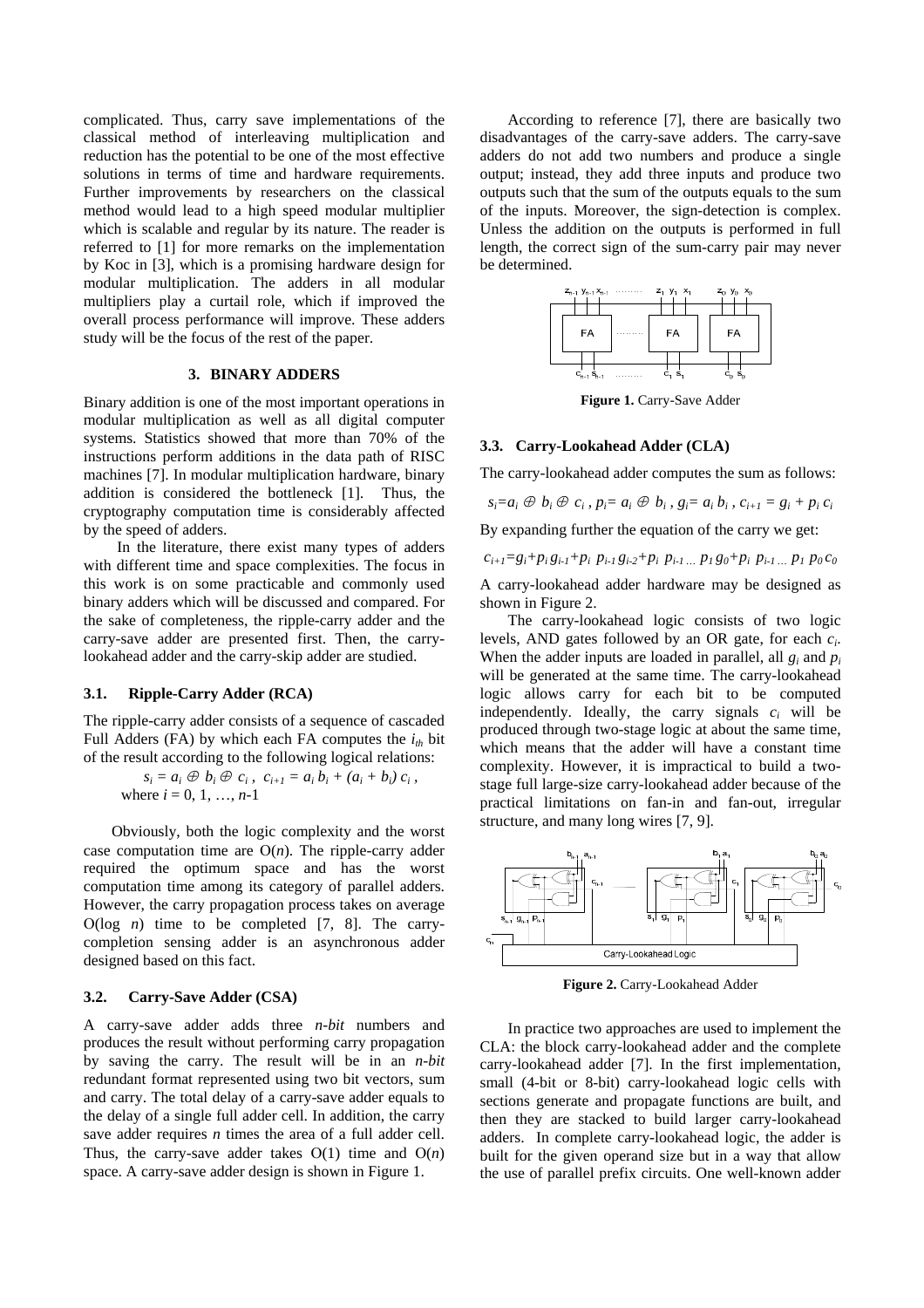of this type is the Brent-Kung adder [10]. The total delay of the carry-lookahead adder is Ο(log *n*) which can be significantly lees than the carry propagate adder. There is a penalty paid for this gain: the area increases. The carrylookahead adders require Ο(*n* log *n*) area. Is seems that a carry-lookahead adder larger than 256 bits is not cost effective. Even by employing block carry-lookahead approach, a carry-lookahead adder with 1024 bits seems not feasible or cost effective. [7]

## **3.4. Carry-Skip Adder (CSK)**

The carry-skip adder [11, 12, 13, 14] was invented for decimal arithmetic operations by Babbage in the 1800's, and become quite popular in mechanical adding machines later that century. Modern interest in carry-skip adders only began in the early 1960's by Lehman and Burla [8].

The carry-skip adder is and an improvement over the ripple-carry adder. By grouping the ripple cells together into blocks, it makes the carry signal available to the blocks further down the carry chain, earlier. The primary carry *ci* coming into a black can go out of it unchanged if and only if,  $a_i$  and  $b_i$  are exclusive–or of each other. This means that corresponding bits of both operands within a block should be dissimilar. If  $a_i = b_i =$ 1, then the block generates a carry without waiting for the incoming carry signal. And the generated carry will be used by blocks beyond this block in the carry chain. If  $a_i$  $= b_i = 0$ , then the block does not generate a carry and will absorb any carry coming into it.

By ANDing all  $(a_i \oplus b_i)$  of a block, the skip signal will be generated to select between the incoming carry and the generated carry using a  $2\times1$  multiplexer as shown in Figure 3. However, reference [13] presented a more simplified skip logic that requires less area as Figure 4.

If the adder input is assumed to be loaded in parallel, then the skip signal of all blocks will be ready at about the same time. The last FA stage of a block will generate a carry, if any, before arrival of the input carry *ci*. When the input carry arrives, it needs to pass through two logic gates only so that the output carry  $c_{i+1}$  will stabilize.

In order to count for the overall delay, we need to look at the longest path delay of the carry-skip adder. The longest path is the path that passes through the skip logic plus the un-skipped FA stages at the two ends of the adder as shown in Figure 5.



**Figure 3.** Using multiplexers in the carry-skip logic.

 Note that the first skipped block needs to have the same size as the un-skipped block prior to it so that all

the first multiplexer's inputs arrive simultaneously. Subsequent blocks can have larger size so that the carry will skip more bits and the adder speed will be increased. In this case, the adder is called one-level carry-skip adder with variable block sizes. The adder speed can be improved even more by using a multilevel skip structure; the skip logic determines whether a carry entering one block may skip the next group of blocks. However, the main design problem with the adder is working out how best to group the "skips" [12].



**Figure 4.** More simplified carry-skip logic.

 In the literature, there exist many proposals for optimum design of carry-skip adders. Based on some assumptions and some input variables in addition to the desired size, the proposed algorithms decide on the optimum size of each block and some times the number of skip levels. For more details, please refer to the mentioned references at the beginning of this section.



**Figure 5.** The longest path delay in carry-skip adders.

The carry-skip adder has a simple and regular structure that requires an area in the order of Ο(*n*) which is hardly larger then the area required by the ripple-carry adder. The time complexity of the carry-skip adder is bounded between  $O(\sqrt{n})$  and  $Ω(log n)$ . An equalblock-size one-level carry-skip adder will have a time complexity of  $O(\sqrt{n})$ . However, a more optimized multi-level carry-skip adder will have less time latency reported in reference [15] to be Ο(log *n*).

# **4. COMPARISON**

This section compares two fast speed adders described above: the carry-skip adder and carry-lookahead adder. By relaying on some recently published research, the two adders will be compared in terms of time, area and power.

 In order to have a fair comparison, we claim that the adders need to be design at the VLSI level. Using FPGAs to implement and compare both adders will give results that are most probably inconsistent with results obtained from a practical implementation. In addition, it has been shown that optimizing the carry-skip adder is highly